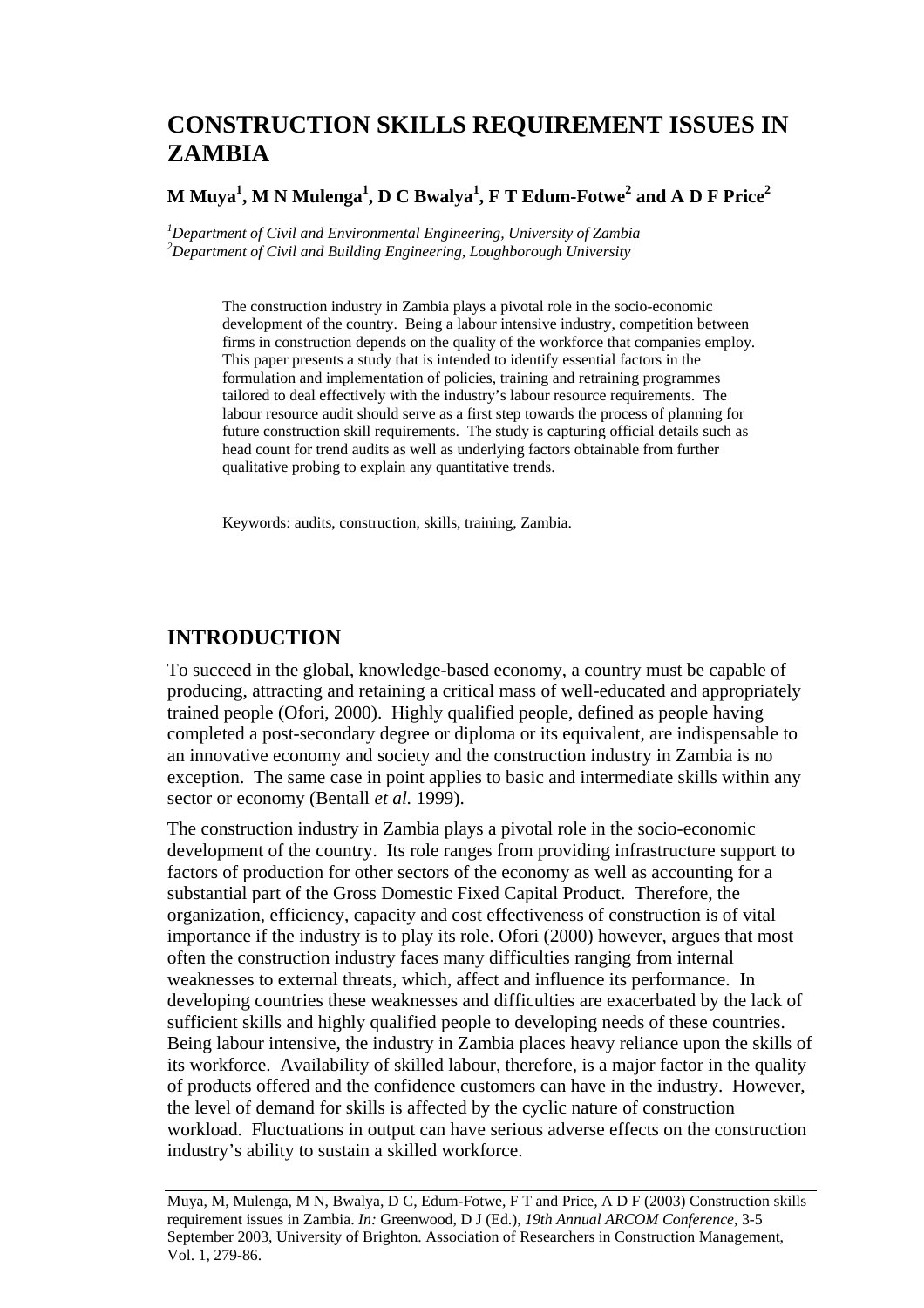This paper presents initial perspectives from a research focusing on the audit labour resource trends in the construction industry in Zambia in the context of changing economic trends within the country and the Southern Africa sub-region. The study is intended to identify essential factors in the formulation and implementation of policies, training and retraining programmes tailored to deal effectively with the industry's labour resource requirements. The labour resource audit should serve as a first step towards the process of planning for future construction skill requirements.

# **BACKGROUND: ZAMBIA**

Zambia is a landlocked country in the south central region of the African continent. Figure 1 shows the map of Zambia indicating the principal urban settlements in the country. Zambia has a gross land area of 752 600 km2. The country is irregularly shaped and shares a boundary with eight other countries. It is the world's third largest producer of copper. The total Gross Domestic Product (GDP) is estimated at US\$2.9 billion and the Gross National Income per capita placed at US\$300 (World Bank, 2003).



**Figure 1**: Map of Zambia

The total population of the country is approximately 10.08 million (World Bank, 2003), of which 3.4 million make up the total labour force, with a greater proportion of the labour force located in the more urbanized south. Overall, 60% of the population of live in towns. The distribution of the labour force between sectors is as follows, agriculture - 85%, industry - 6%, services - 9%. The category of industry comprises copper mining and processing, construction, foodstuffs, beverages, chemicals, textiles, fertilizer, and horticulture. Construction therefore has only a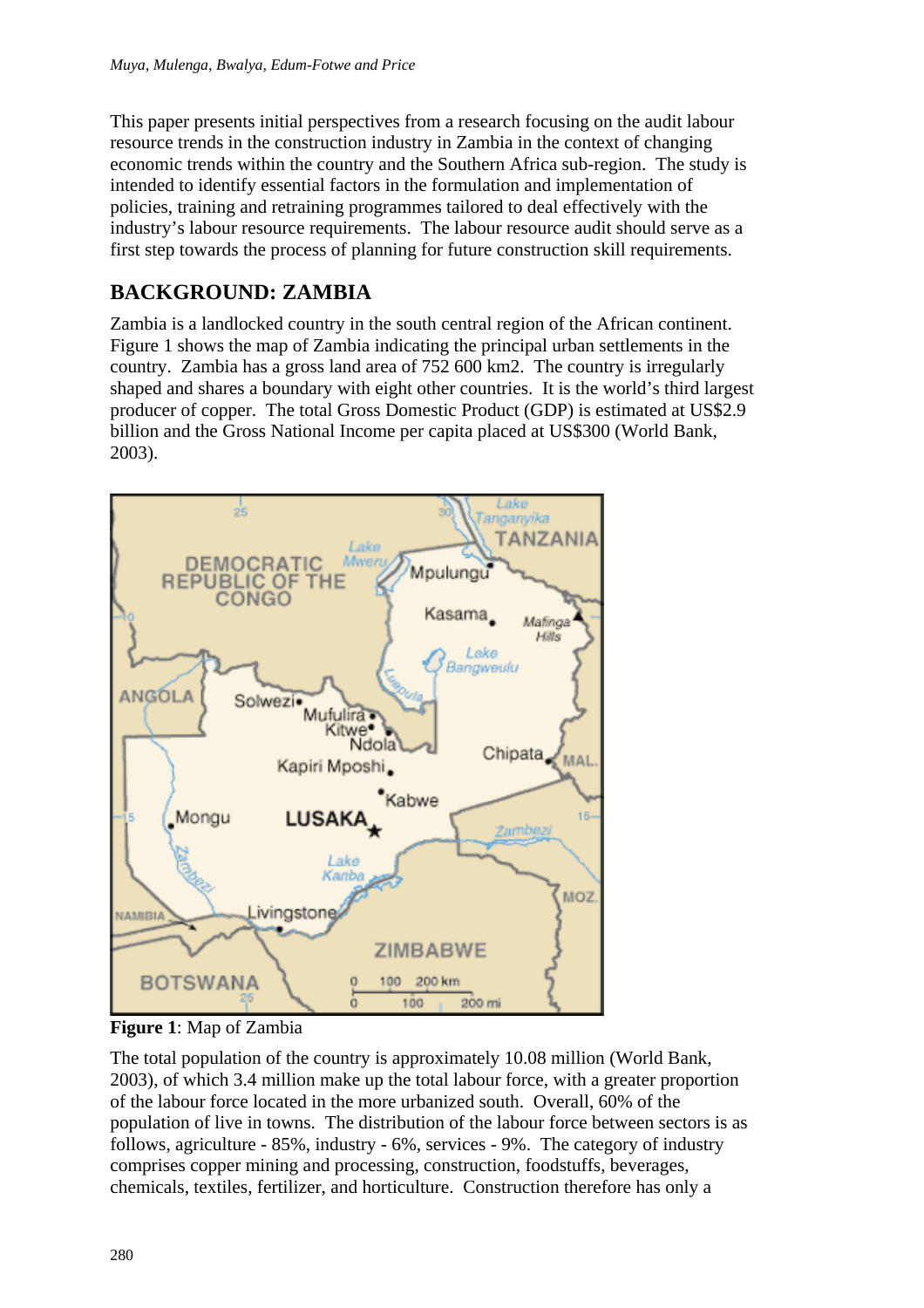fractional share of basic, intermediate, and professional skills totalling approximately 20,000 to serve the development needs of the country.

## **THE ZAMBIAN CONSTRUCTION INDUSTRY**

According to Shakantu *et al.* (2000) the construction sector in Zambia consists of five main sub-sectors, namely, the design, assembly, manufacturing, supply and clientele. The Zambian construction industry deals with the delivery and maintenance of buildings and infrastructure such as roads, railways, airports, bridges, dams and power stations. The production process that facilitates the construction industry involves legal and institutional relationships among clients, architects, engineers, surveyors, planners, contractors, manufacturers and material suppliers.

Most road projects, work on the Copper mines, construction of city structures, bridges and dams in the pre-independence and post-independence era after 1964 were carried out by local construction companies (Turner 1995). Then, the necessity for high standards in construction works demanded skill and good workmanship. Availability of sufficient work for local companies had a positive effect of maintaining a highly skilled workforce. This enabled Zambian companies to expand their operations within the sub-region. For example, through expansion activities of Minestone - a wholly Zambian owned Company, Wade Adams, specialized in piled foundations emerged and established branches in Malawi, Botswana, Zimbabwe, Uganda, Zaire (now Democratic Republic of Congo), Mozambique, Angola and Ghana (Turner 1995).

#### **The economic context**

At the beginning 1973, with increases in prices of oil and declining copper prices upon which the economy depended, Zambia underwent a prolonged economic recession. To compound matters, privatization embarked upon by the government in the 1990s led to the dismantling of parastatal companies which provided the bulk of work for the construction industry. The liberalization policies of the 1990s led to devaluation of the local currency that in turn resulted in a runaway inflation, leading to prices of construction materials skyrocketing. The unstable financial regime made the cost of borrowing locally to finance construction project prohibitive. With the introduction of cash budget during the same period, government expenditure on capital projects shrunk. The combined impact of all these factors throttled and significantly reduced investment in the industry. Consequently, since the early 1970s, construction in Zambia experienced a markedly high drop in the volume of work in almost all areas. The effect of reduced investment and work load resulted in loss of valuable experience at every level of the industry (Turner 1995). With very little workload on the market the industry's labour pool gradually moved into the informal local sector. While there has been a serious decline of skilled workforce on one hand, there has been no sustained replacement with trained artisans. Currently, there is no focussed industry effort on which the industry can base its planning for future skill requirements. With very little effort to systematically maintain the workforce even at its present levels, the industry is likely to see further erosion in its capability to offer services that can compete favourably in the sub-region. Golson (1995) has argued that given the state of construction in which both the human resource and plant capability have eroded to such a low point, should the industry recover, it would need massive investment in both areas to meet any increased workload.

Since the start of the structural adjustment programme of the Zambian economy in 1993, construction activities in the country have been centred on roads, water and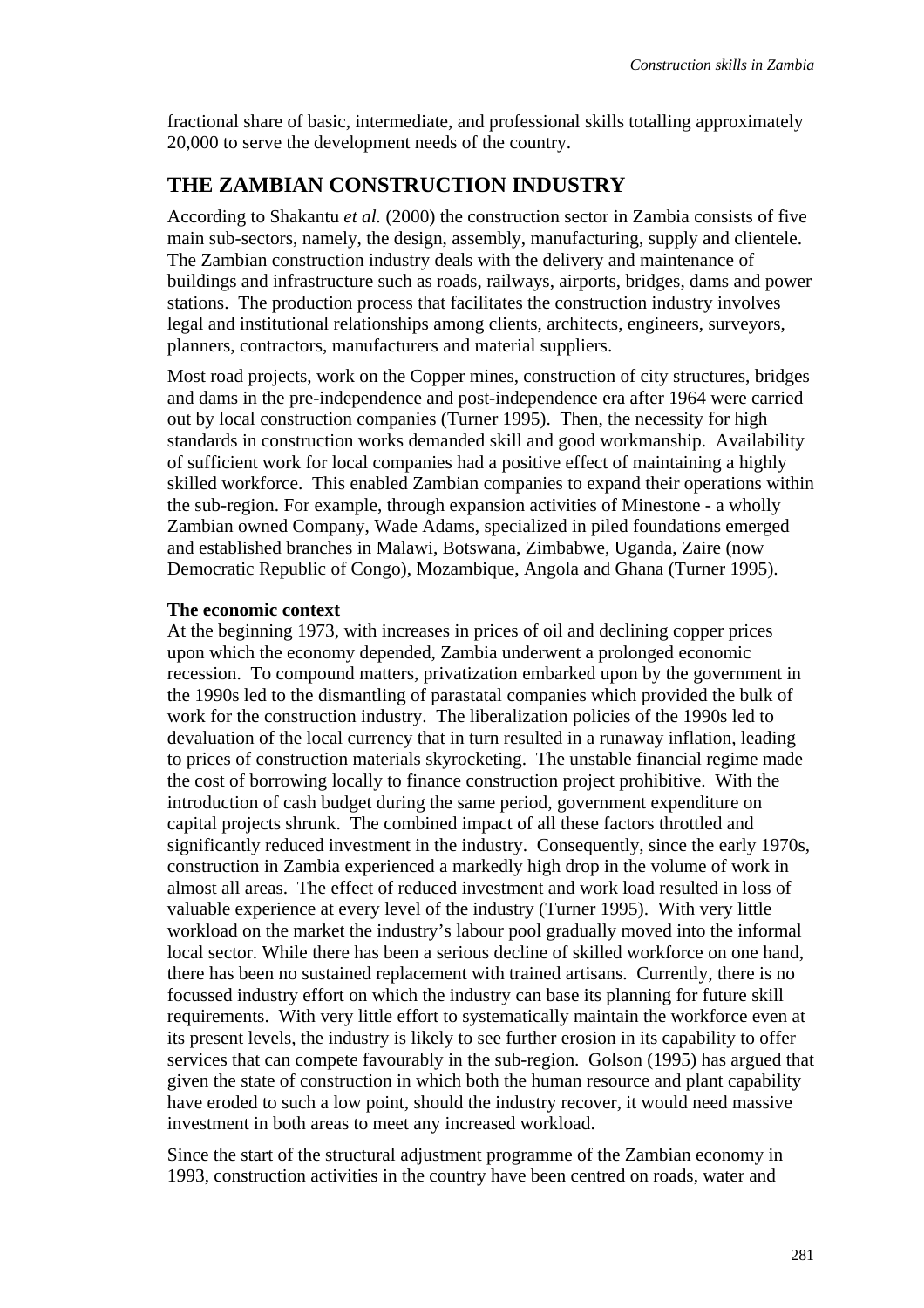sanitation infrastructure and housing units. In road construction, labour-based methods are being applied, especially, on the feeder roads. Most of the construction activities for housing are on self-help basis, often making use of both skilled and unskilled manpower in the informal sector.

#### **The gender context**

Although population statistics (CSO, 1999) indicate that women outnumber men (51:49), construction has for a long time been recognized as a male-dominated industry. However, more women are gaining skills in the industry, both at trades training institutes and institutions of higher learning, and also in construction project environments due to increased activities in the sector. For example, Real Value Added in the sector increased from ZK107.8 billion to ZK123.6 billion in 2000. This is especially evident in labour-based road construction in both urban and rural areas supported by Road Sector Investment Programme (ROADSIP) launched in 1997 and the Presidential Housing Initiative which started in 1999 and has active involvement of women.

### **Skills availability**

The construction industry is both diffuse and inadequately defined. There is absence in most countries of a single reliable source of labour force data on the industry (Agapiou *et al.*, 1995). Such information is essential for planning construction skill requirements and designing training programmes appropriate for the industry.

During glut periods, the practice of increasing remuneration as a response to shortages of skilled labour leads to companies head-hunting the little workforce available on the market from each other and consequently raises the cost of construction. The longterm option of establishing training programmes to solve labour shortages are rarely applied (Agapiou *et al.*, 1995). A proportion of the demand for labour can be satisfied from the unemployed construction workers, notwithstanding the losses caused by retirements and movements to other industries during recession. It is, however, unlikely that the construction industry's labour needs will be satisfied from the ranks of those out of employment alone – many no longer posses the necessary skills. Many skills are lost during recessional periods. Also, numerous skilled operatives leave the industry and fail to return when work becomes available. Such skill losses create serious problems and have a direct impact on the rate of expansion of the industry.

Construction employers, therefore, may be able to put pressure on the government to invest in the most appropriate form of skilled labour if they have a clear understanding of the labour resource issues affecting the industry.

### **Policy Framework**

The relevant policy instrument is the National Policy on Construction Industry (1996) which is aimed at creating an enabling environment that will stimulate growth of the construction industry. The policy has specific objectives and strategies on capacity building in the industry in terms of institutional framework, human resource development and regulatory framework. In terms of institutional framework, the policy calls for establishment of the National Construction Council (NCC) and the Building Centre (BC). The NCC has been established to specifically:

- review and modify standards and legislation for the construction industry; and
- to monitor the development of the industry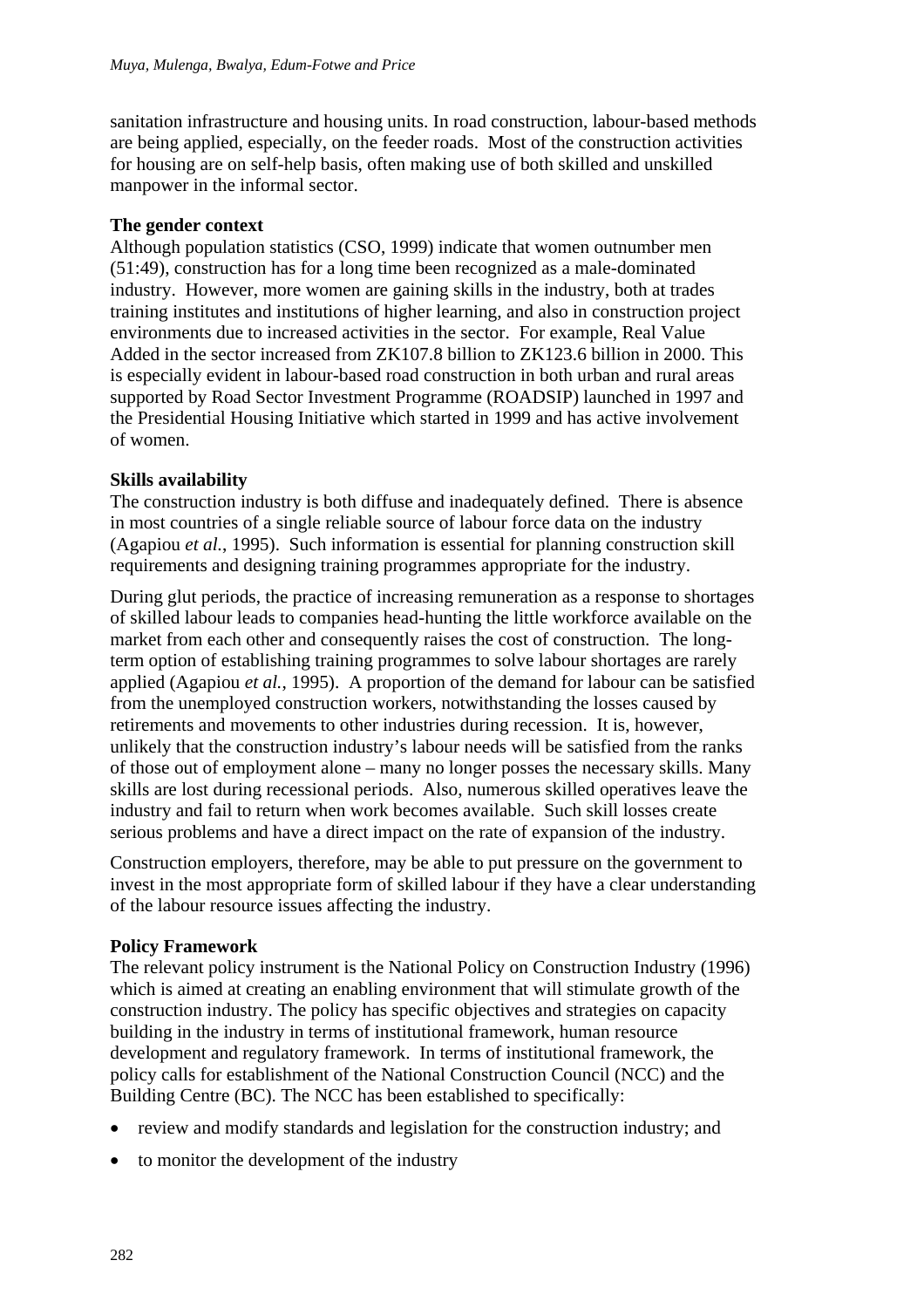The BC, which is meant to promote research and development and disseminate information in the industry, has not yet been established.

Another related policy instrument is the National Housing Policy (1996), which is aimed at providing affordable housing for all income groups in Zambia. A major objective to support capacity building is the allocation of a minimum of 15 percent of the national annual budget to support a sustainable housing development programme. This objective is far from being achieved as allocations to construction (roads, housing and other infrastructure) is of the order of 5 percent of the total GDP at constant 1994 prices (CSO, 2001).

# **THE NEED FOR TRAINING**

A major impediment to skills training is poor funding. According to the Technical Education, Vocational and Entrepreneurship Training (TEVET) Policy (GRZ, 1996), there is a provision for setting up training funds, but so far the modalities have not been spelled out. There have been some suggestions about a training levy, but several misgivings about this mode have been advanced. Sustainable financing of training can ensure continual supply of trained manpower for the industry.

Being a labour intensive industry, competition between firms in construction depends on the quality of the workforce that companies employ. Other than relying heavily on recruiting young people, construction employers may, in future, need to consider alternative sources of labour such as migrant workers, those out of employment, women and their current workforce. Probably with the exception of migrant workers, all the other groups taken together with young entrants will need to be formally trained to meet the construction industry's skills requirements. Construction employers tend to recruit their workforce from the locality of projects (Agapiou *et al.*, 1995). Therefore, appropriate recruitment, training and retraining strategies depend on local labour supply factors.

Construction employers need to adopt alternative recruitment strategies if they are to avoid future skill shortages. These strategies need to be tailored to the availability of particular labour sources including those under-represented in the construction industry. In the first instance, employers should consider upgrading the skills of their existing workforce.

However, this would depend on the availability of local training courses. The availability of financial incentives to train workers is also a factor influencing an employer's decision to train. Alternative recruitment options, including attracting construction craft-workers currently employed in other industries depend on relative opportunities available to these workers, and the ability of the industry to retain them for the future skills required. The trend to move away from direct employment of construction labour towards self-employment and labour only sub-contracting may, however, hamper employers' ability to train for future construction skills

## **RESEARCH OBJECTIVES AND APPROACH**

In order to achieve the aim, the research focuses on the following objectives:

- examine current government policy and expenditure with reference to training and retraining of the workforce in the industry;
- examine trends in outputs of institutions involved in training and retraining of construction industry workforce in Zambia;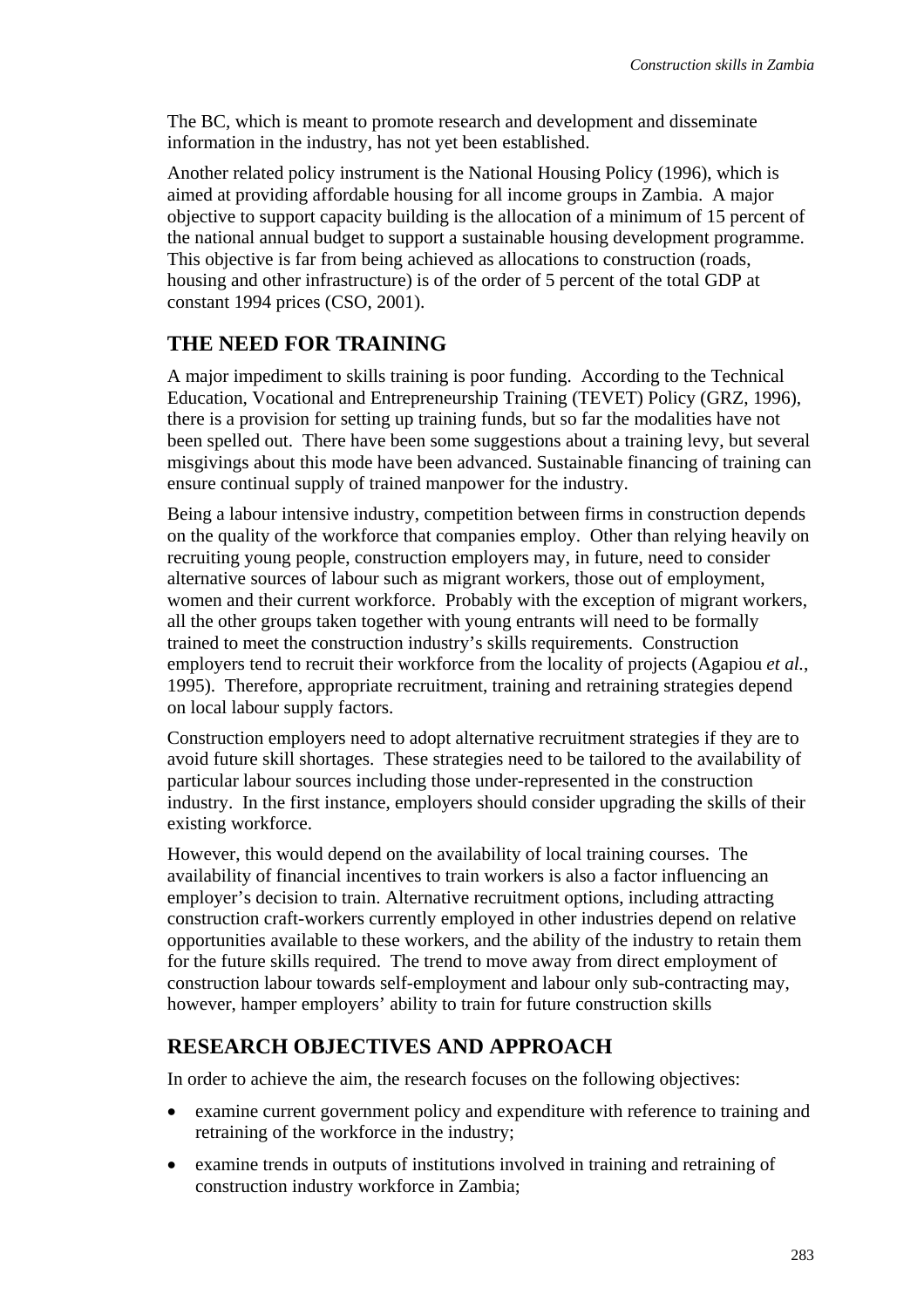- audit construction industry skills deficit via a survey of construction industry employers;
- examine levels of private sector participation in training and retraining programmes in Zambia;
- identify constraints to implementation of appropriate training programmes in Zambia; and
- assess current levels of skills possessed by construction worker in Zambia

#### **Data collection procedure**

The approach normally employed by official sources to elicit data for such audits is through collating departmental returns of the estimates for the various sub-sectors within construction. This only results in head count without yielding extraneous data to explain the current status and potential future trend. The data in this study will be collected mainly through structured interviews and will cover Lusaka, Copperbelt, Southern and Eastern Provinces. The use of a structured approach should enable both quantitative and qualitative analyses to be performed with the collected data.

#### **Data analysis**

The data from the structured interviews will be analysed by relevant descriptive statistics (tables and percentages). The constraint of descriptive statistics is to enable take up of the output from the study by policy makers in the public sector. The additional data of a qualitative nature that will arise from further exploration of each of the data points in the interview will be analysed using content analysis to identify any causative factors that could explain any trends from the quantitative analysis.

## **EXPECTED OUTPUTS**

For the work in this study to have some impact on the construction industry in Zambia, the output will have to be extended to policy makers and other official agencies related to the construction sector in Zambia. This will be achieved through two milestone activities:

- a workshop on "Construction Skills Requirement in Zambia" to disseminate the research findings among stakeholders such as relevant government departments, training institutes and the construction in its diversity; and
- a research report on "Construction Skills Requirement in Zambia" to help guide government policy on funding skills training programmes for the construction industry in Zambia.

## **BENEFICIARIES**

Beneficiaries of the research outputs will include:

- government planning units and policy makers on construction skills development;
- construction training institutes which may benefit from any improvements in funding that may result from the awareness created by the research;
- the construction industry in general, both public and private from improved skills of the construction workforce that may result if recommendations of the research are acted upon; and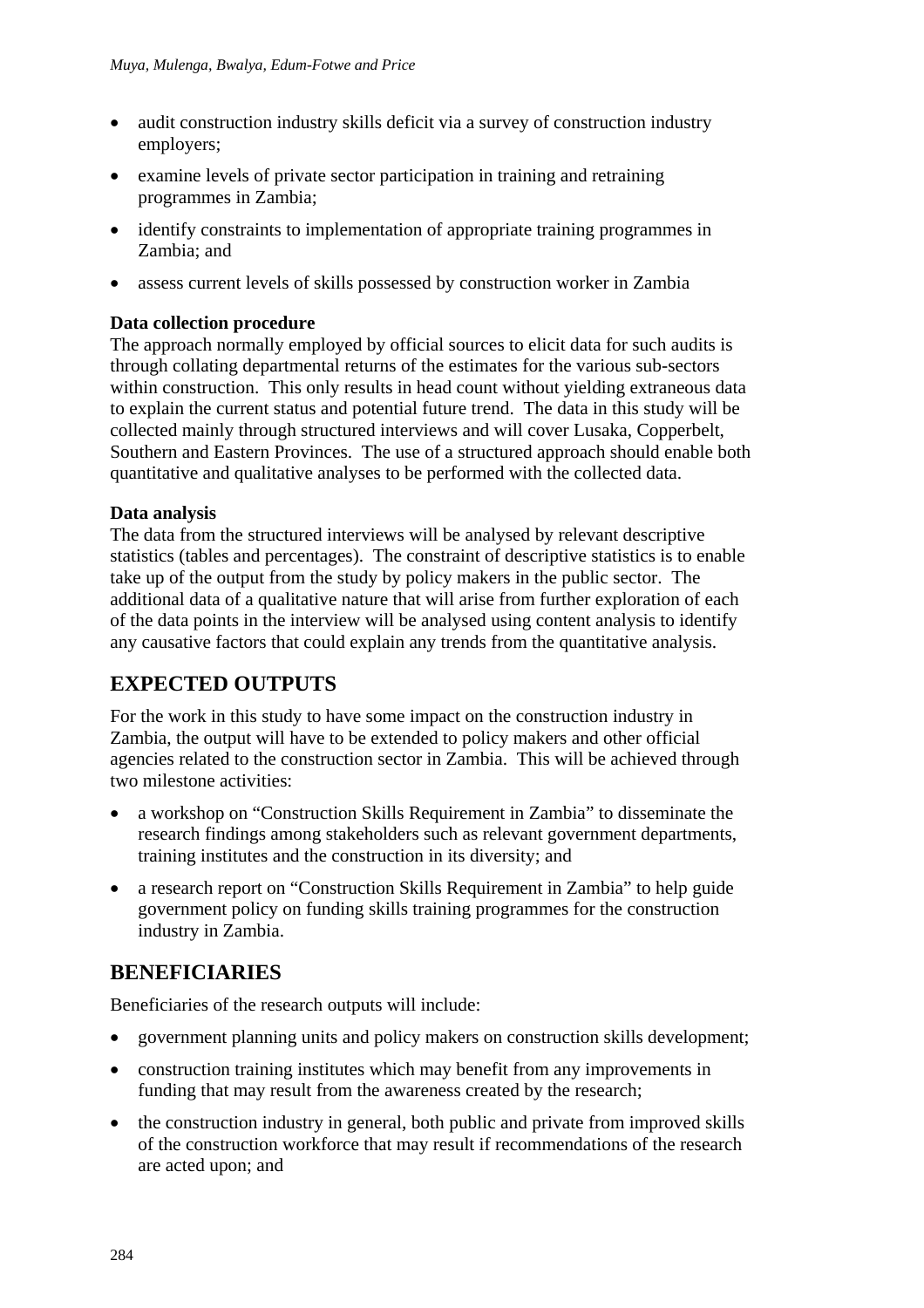• clients of the construction industry, both public and private, and the whole country from quality construction products that can result from a highly skilled workforce.

## **CONCLUSIONS**

The future effectiveness of the construction industry in Zambia depends on the quality of the workforce it educates and trains. This requires strong commitment from construction firms and the government to maintain requisite training levels. Appropriate training can only be developed if training needs are carefully identified. This requires interested parties in the industry to understand and anticipate the skills need of their workforce. This can only be achieved if they are in possession of detailed information on the availability of labour resources in the industry. Such information includes:

- the skills needed by professional and technical staff in both the public and private sector, elected local authority members and members of local strategic partnerships,
- the gaps and shortcomings in skills and capacity,
- how to develop mechanisms for sharing knowledge, good practice and experience of ways in which these skills can be provided across the country, and develop new approaches

These issues form the essential ingredients of a study that is currently underway to relevant details for policy makers in Zambia. The study is capturing official details such as head count for trend audits as well as underlying factors obtainable from further qualitative probing to explain any quantitative trends. The final output from the study will be reported in future ARCOM conference.

## **ACKNOWLEDGEMENTS**

The authors graciously acknowledge the financial and in-kind support of the DFID and the British Council for the work involved in this study.

## **REFERENCES**

- Agapiou A, Price A D F and McCaffer R (1995). Planning future construction skill requirements: understanding labour resource issues. Construction Management and Economics, Vol. 13, pp 149-161
- Bentall, P. Beusch, A. and de Veen, J., 1999. Employment-Intensive Infrastructure Programmes: Capacity building for contracting in the construction sector", ILO, Geneva.
- Central Statistical Office (1999), Living Conditions in Zambia-1998, Lusaka, Zambia.
- Central Statistical Office (2001), National Accounts Statistical Bulletin No. 8, Lusaka, Zambia.
- Golson P E (1995). Construction as an industry in Zambia. The Construction Industry in a Changing Environment, Conference Proceedings, Department of Civil Engineering, University of Zambia, Lusaka Zambia
- GRZ (1996), National Housing Policy, Ministry of Local Government and Housing, Government Printer, Lusaka.
- GRZ (1996), National Policy on Construction Industry, Ministry of Works and Supply, Government Printer, Lusaka.